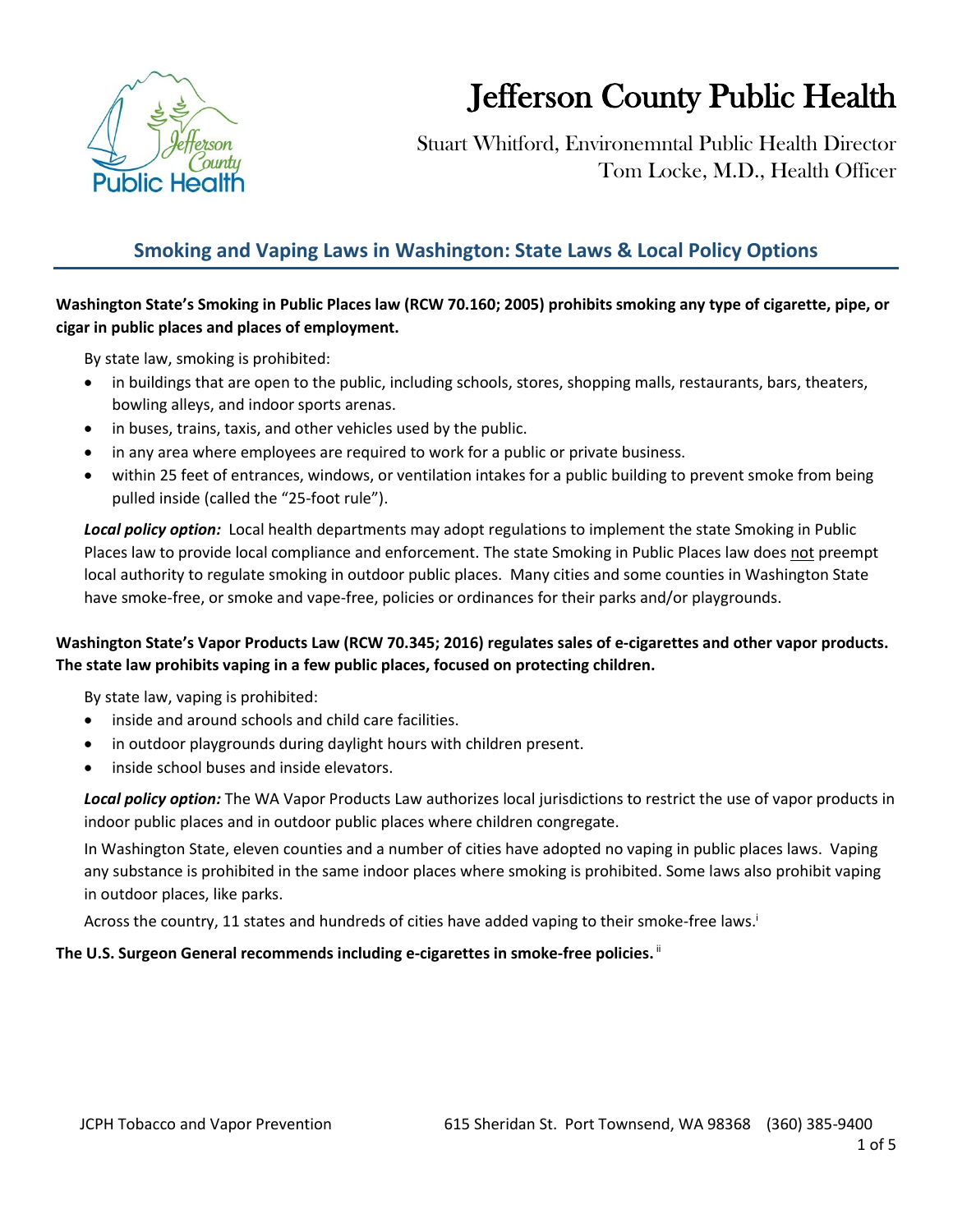## **Public Health Concerns with Vaping in Public Places and Workplaces**

- Vaping exposes people nearby to an aerosol containing an unknown mixture of harmful and potentially harmful chemicals. Children, pregnant women, and individuals with compromised lungs are especially at risk.
- Allowing vaping where smoking is prohibited implies that it's safe, contributing to the problem of rapidly increasing youth use of e-cigarettes and vapor devices.
- Other drugs are often used in vape pens and mods, including marijuana that is illegal to use in public places.
- Children are at risk of poisonings if they ingest or touch concentrated liquid nicotine e-juices or other drugs used in vapor products.

### **More About Public Health Concerns with Vaping and E-Cigarette Use**

**Although vaping may be less risky and toxic than smoking, it is not safe. Aerosols from nicotine-containing vapor products contain nicotine, solvents, particulates, and potentially harmful chemicals.** 



A 2016 U.S. Surgeon General's report<sup>ii</sup> and a 2018 report by the National Academies of Sciences, Engineering, and Medicine<sup>iii</sup> found that e-cigarette use increases airborne concentrations of chemicals that are harmful to the public's health, including:

- **Nicotine**, which is highly addictive and is known to cause health impacts for pregnant women.
- **Ultrafine particles** that can be inhaled deep into the lungs and damage tissues.
- **Flavoring chemicals** that have not been reviewed or approved as safe for inhalation, including diacetyl which has been linked to serious lung disease.
- **Volatile organic compounds** (VOCs), such as benzene and formaldehyde, that are known or suspected carcinogens.
- **Metals**, such as nickel, tin, and lead.

JCPH Tobacco and Vapor Prevention 615 Sheridan St. Port Townsend, WA 98368 (360) 385-9400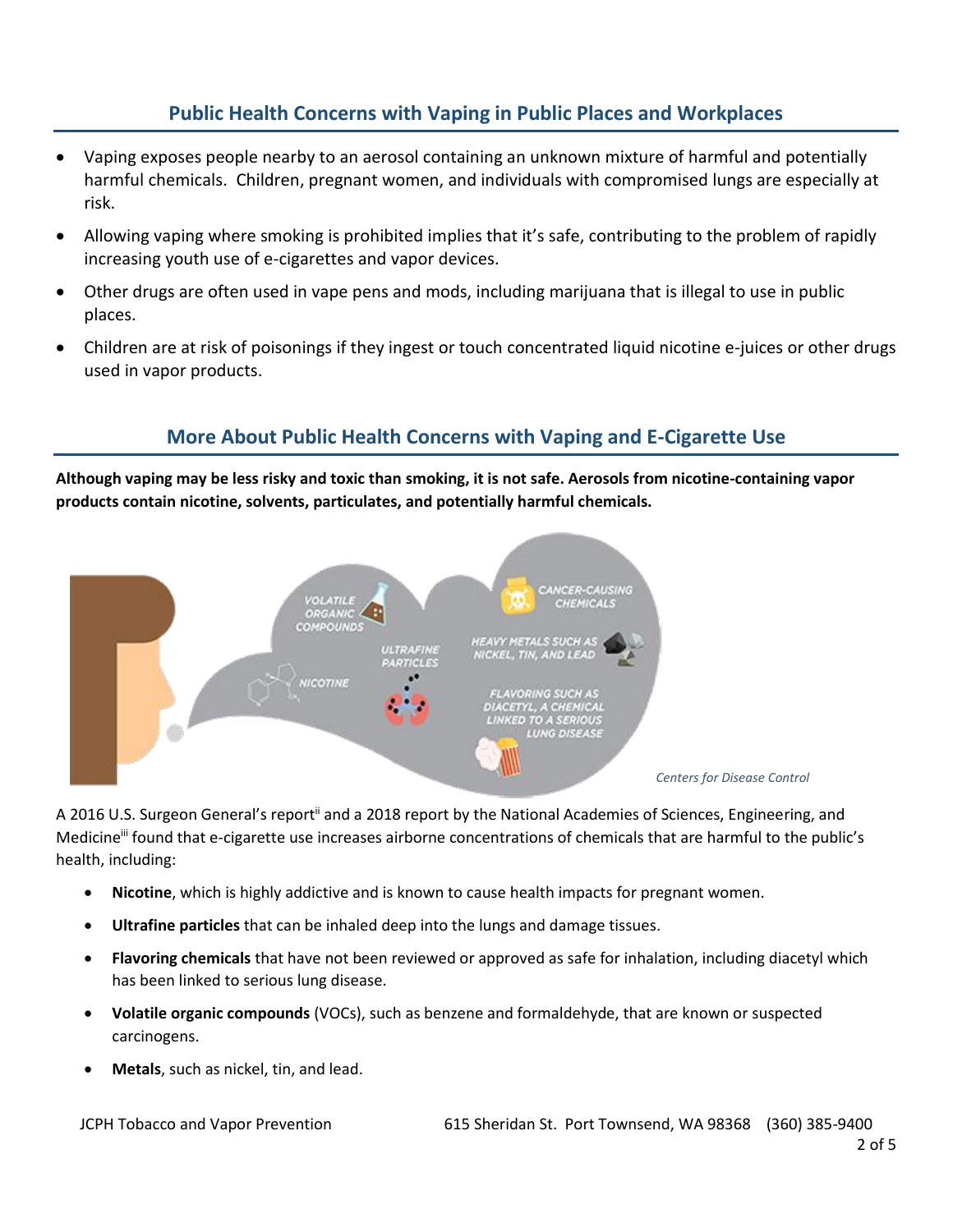Indoor air studies of vaping have found increased levels of nicotine, volatile organic compounds, metals, and ultrafine particulates.<sup>iv</sup> Composition of the aerosol varies depending on the vapor product used.<sup>ii</sup>

The FDA does not yet fully review or regulate e-cigarette ingredients and devices, so products on the market vary and ejuices contain undisclosed ingredients.

- Under the 2016 "Deeming Rule", FDA has authority to regulate e-cigarettes and other vapor products as a tobacco product. However, the FDA extended some regulatory deadlines and is only in early stages of requiring ingredient disclosure by vapor product manufacturers.<sup>v</sup>
- The FDA does not intend to review electrical components or batteries in vapor products. Battery explosions causing serious burns have occurred, perhaps due to poor design or manufacturing.<sup>vi</sup>

#### **Youth use of e-cigarettes and vape pens has increased dramatically in recent years, resulting in more young people addicted to nicotine.**

Since 2011, e-cigarette use by middle and high school students has tripled, surpassing use of conventional cigarettes.<sup>ii</sup>

Nicotine is highly addictive and damaging to the developing brain<sup>ii</sup>. Early exposure to nicotine sets the stage for lifelong dependency and addiction.<sup>ii, iii</sup>

Many teens who use e-cigarettes also smoke conventional tobacco products.<sup>ii</sup> In 2011, 61% of U.S. middle school students and 80% of US high school students who were vaping were also smoking.<sup>vii</sup>

In Jefferson County, high school students are using e-cigarettes at a higher rate than the state. By 12th grade, over 38% of students report e-cigarette use in the last 30 days according to the 2018 Healthy Youth Survey.<sup>viii</sup>

#### **Jefferson Co. Youth Use Compared to Statewide Use in 2018<sup>v</sup>**

#### Current (past 30-day) vapor product use compared to the state, all grades



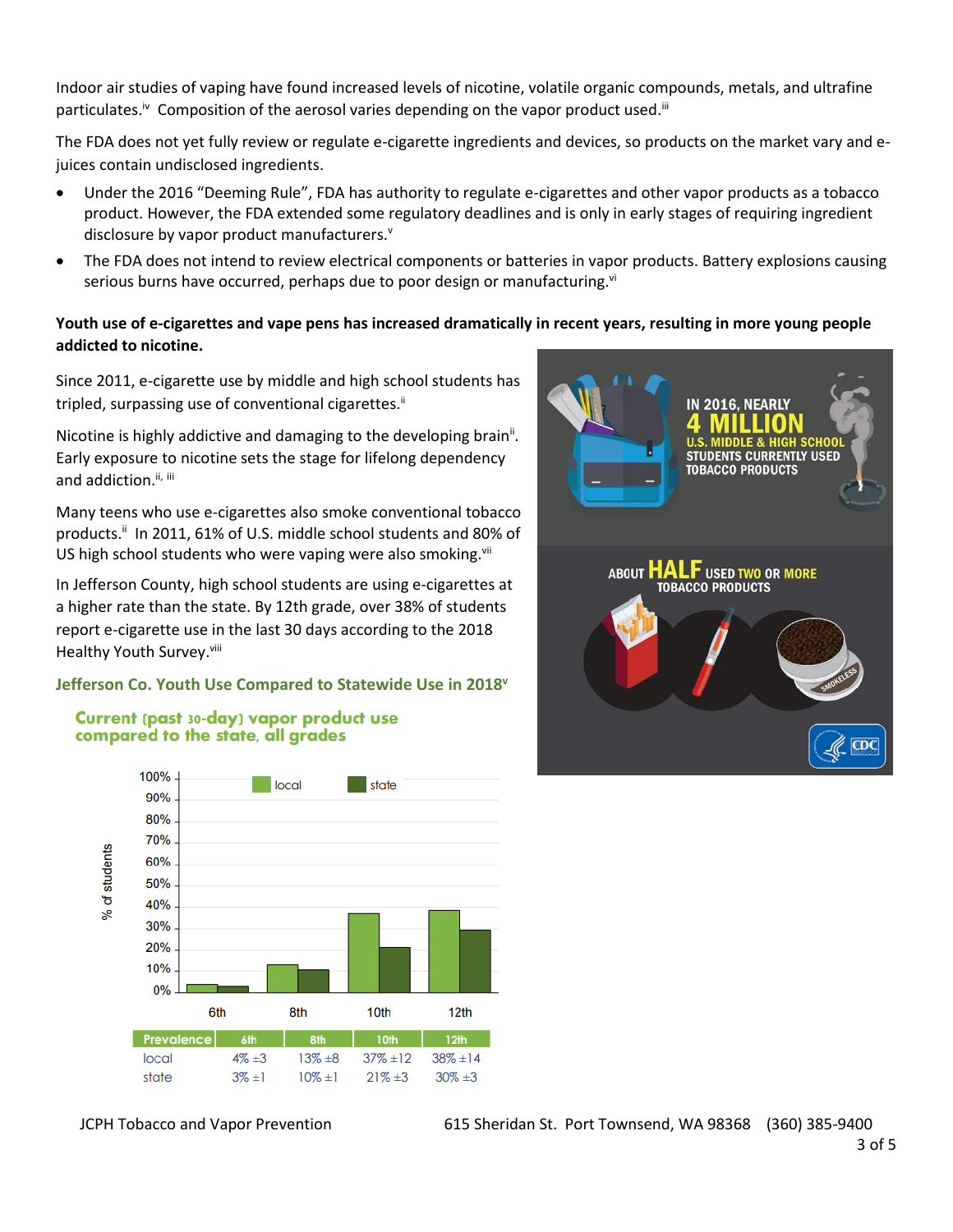## **Results from the 2018 Washington Healthy Youth Surveyviii**

## Statewide prevalence of past 30 day e-cigarette, cigarette and use of both among youth by grade



## **Washington State Trends in Adolescent E-cigarette/Vape Use by Grade.**



Youth Substance Use: Tobacco, E-Cigarette/Vape, Alcohol, Opioid and Marijuana UseWashington State Healthy Youth Survey, 2018

JCPH Tobacco and Vapor Prevention 615 Sheridan St. Port Townsend, WA 98368 (360) 385-9400